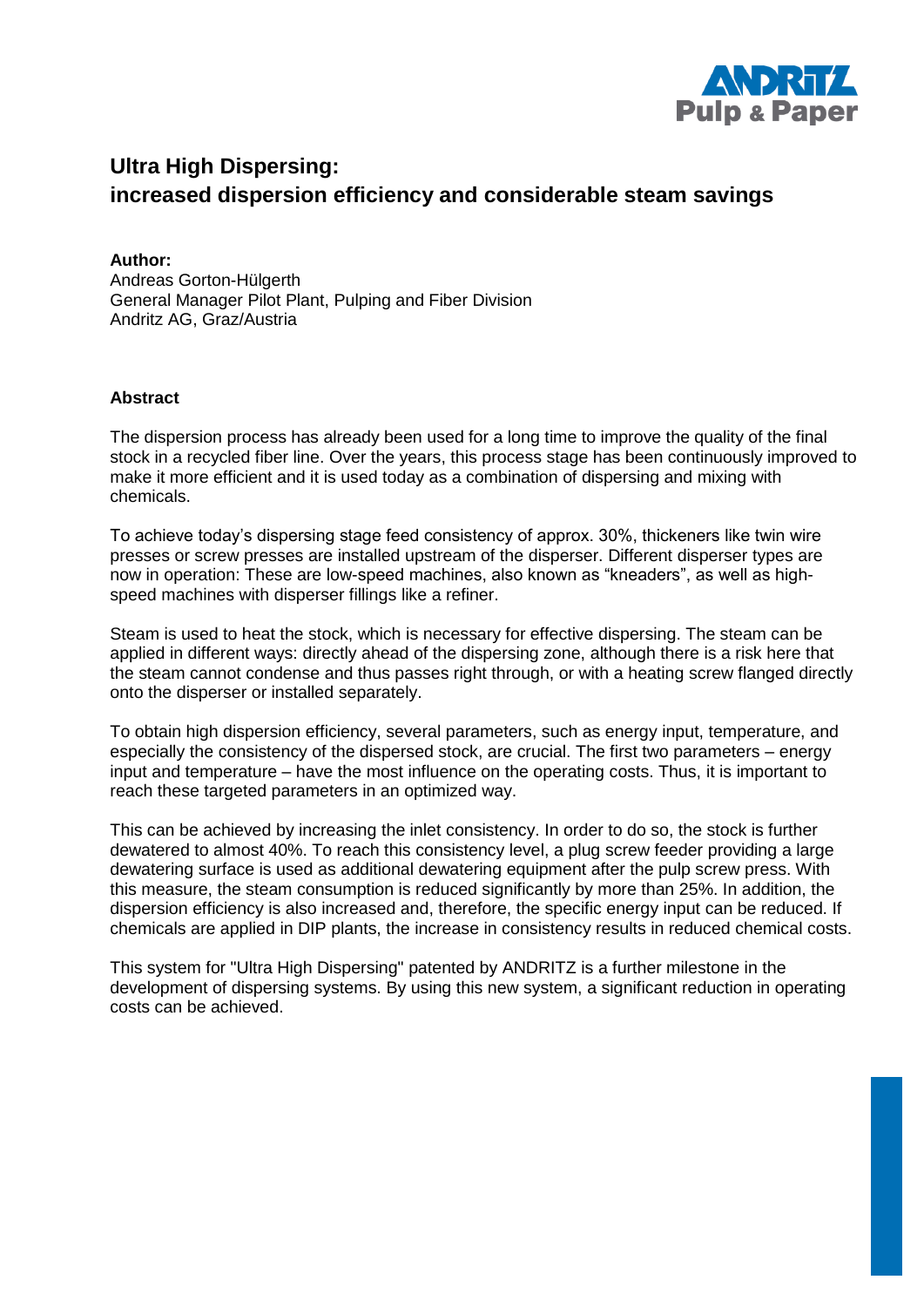

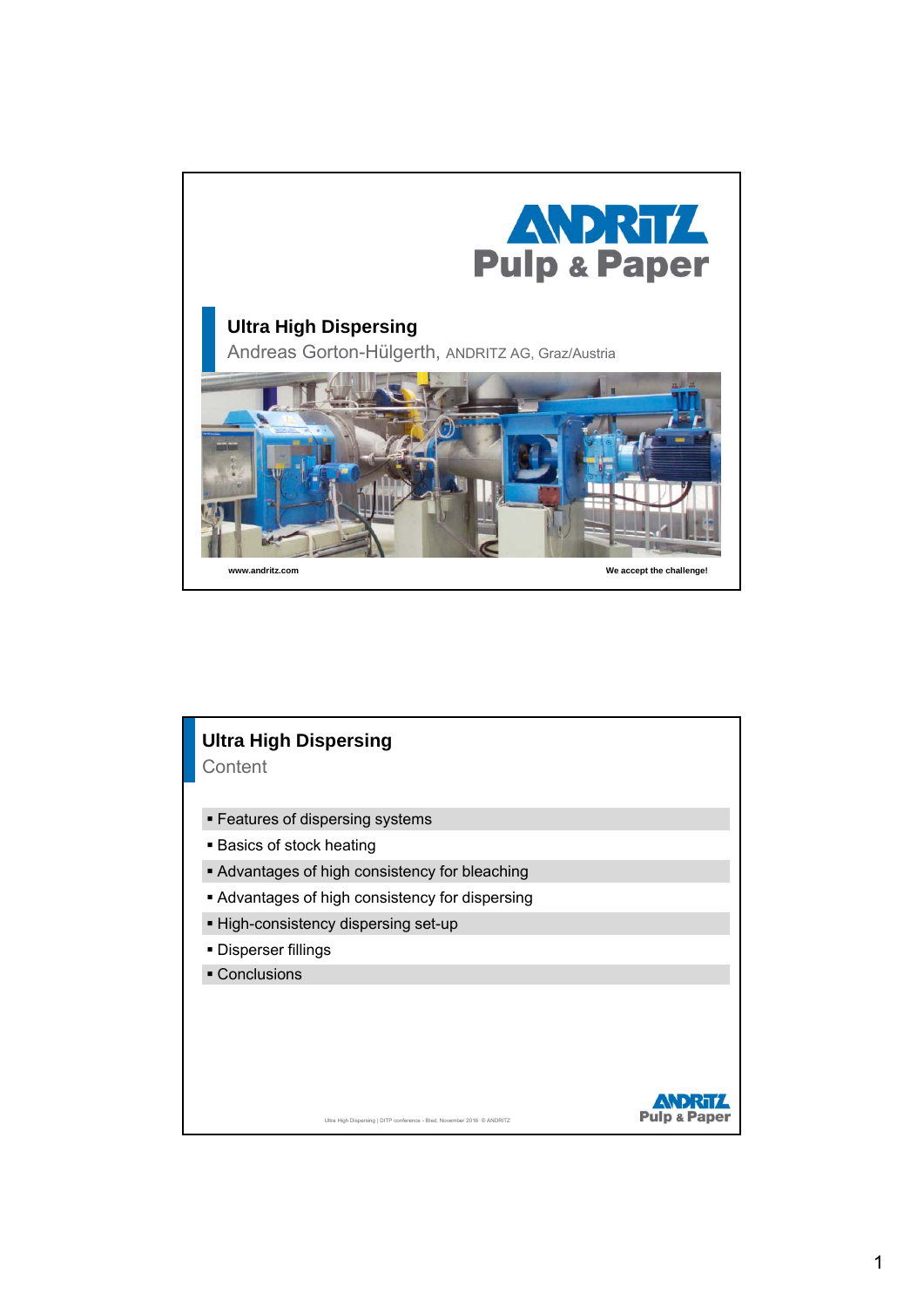## **Ultra High Dispersing**

Features of dispersing systems

#### Status quo

- **Dispersion is necessary to reach high final pulp quality**
- Feed consistency to disperser today between 25% and 30%
- Different heating procedures and heating times available on the market
- Most important parameters are temperature, SEC and plate design

#### Ultra High Dispersing

- For "Ultra High Dispersing" a consistency of up to 40% is utilized
- **Significantly lower steam demand**
- Leads to lower chemical costs for bleaching at high consistency
- Higher efficiency for contaminants (sticky, dirt) removal
- Patented "Ultra High Dispersing" lowers the operation costs significantly

**ANDRITZ Pulp & Paper** 

Ultra High Dispersing | DITP conference - Bled, November 2016 © ANDRITZ

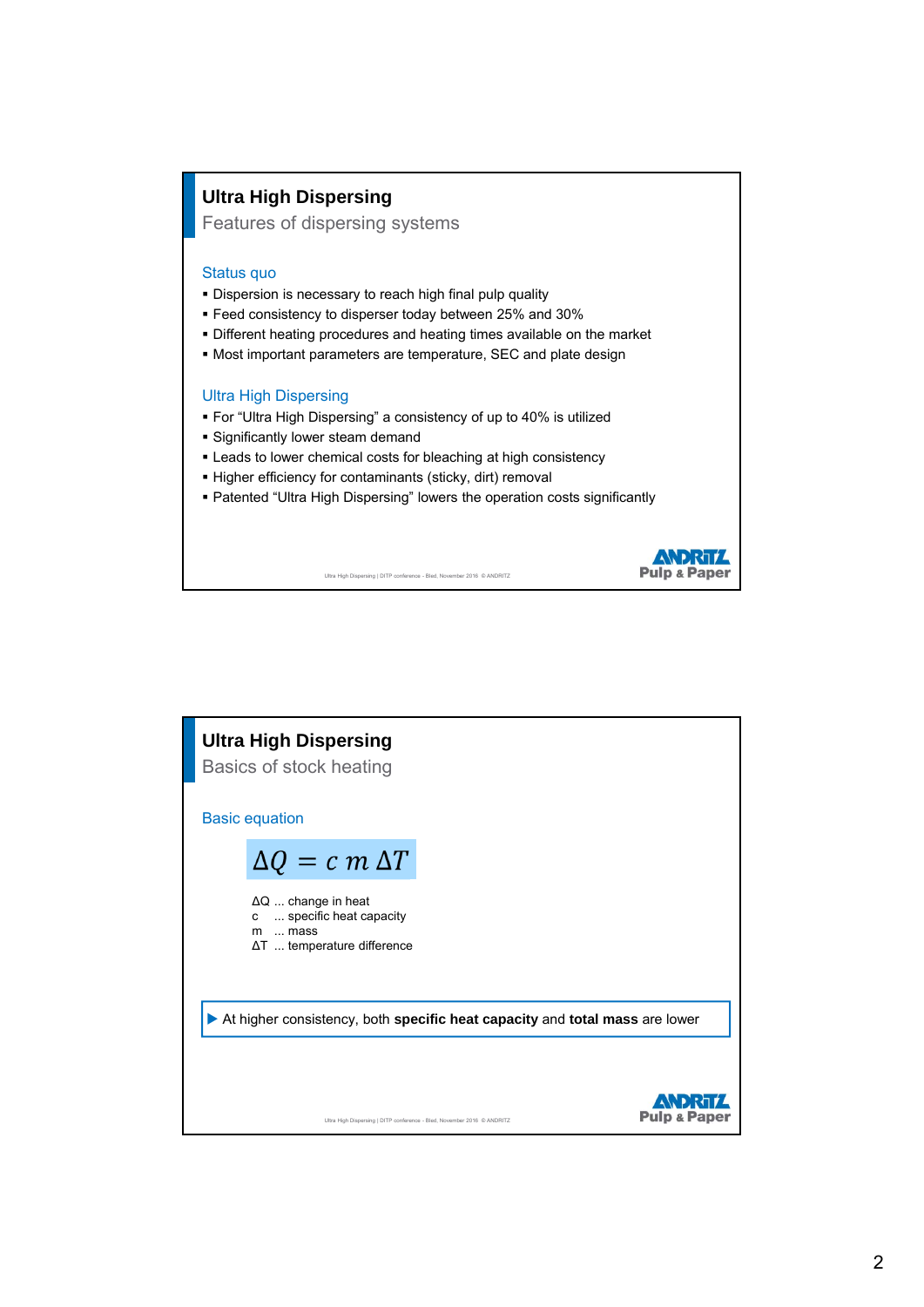

| <b>Ultra High Dispersing</b><br>Basics of stock heating<br>Heating from 45°C to 90°C |           |      |      |                         |
|--------------------------------------------------------------------------------------|-----------|------|------|-------------------------|
| Consistency                                                                          | [%]       | 28%  | 38%  |                         |
| Total mass/kg pulp                                                                   | [kg/kg]   | 3.6  | 2.6  |                         |
| Specific heat capacity                                                               | [kJ/kg K] | 3.36 | 3.07 |                         |
| Specific heat                                                                        | [kJ/kg]   | 540  | 364  |                         |
|                                                                                      |           |      |      |                         |
|                                                                                      |           |      |      |                         |
| Ultra High Dispersing   DITP conference - Bled, November 2016 C ANDRITZ              |           |      |      | <b>Pulp &amp; Paper</b> |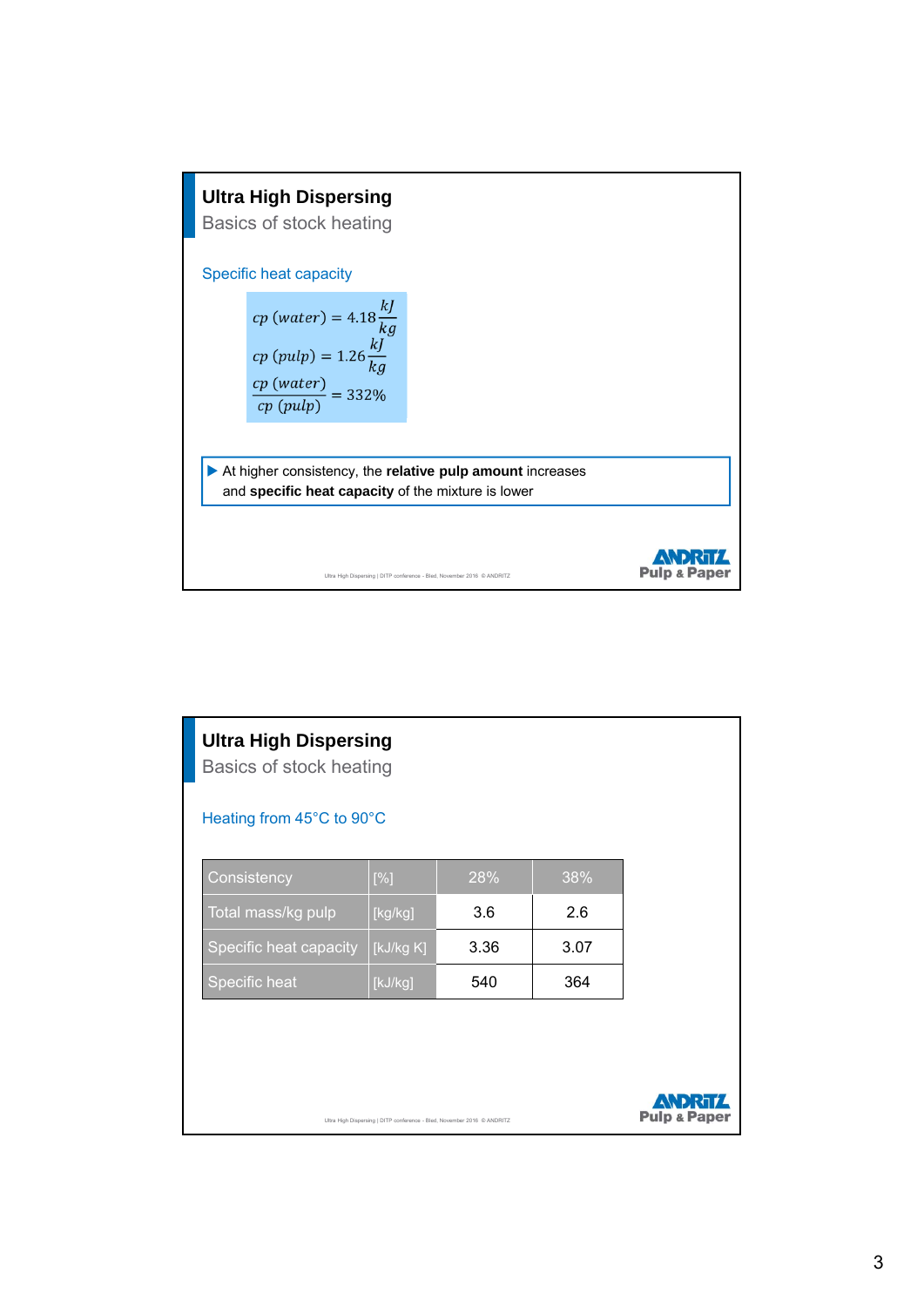

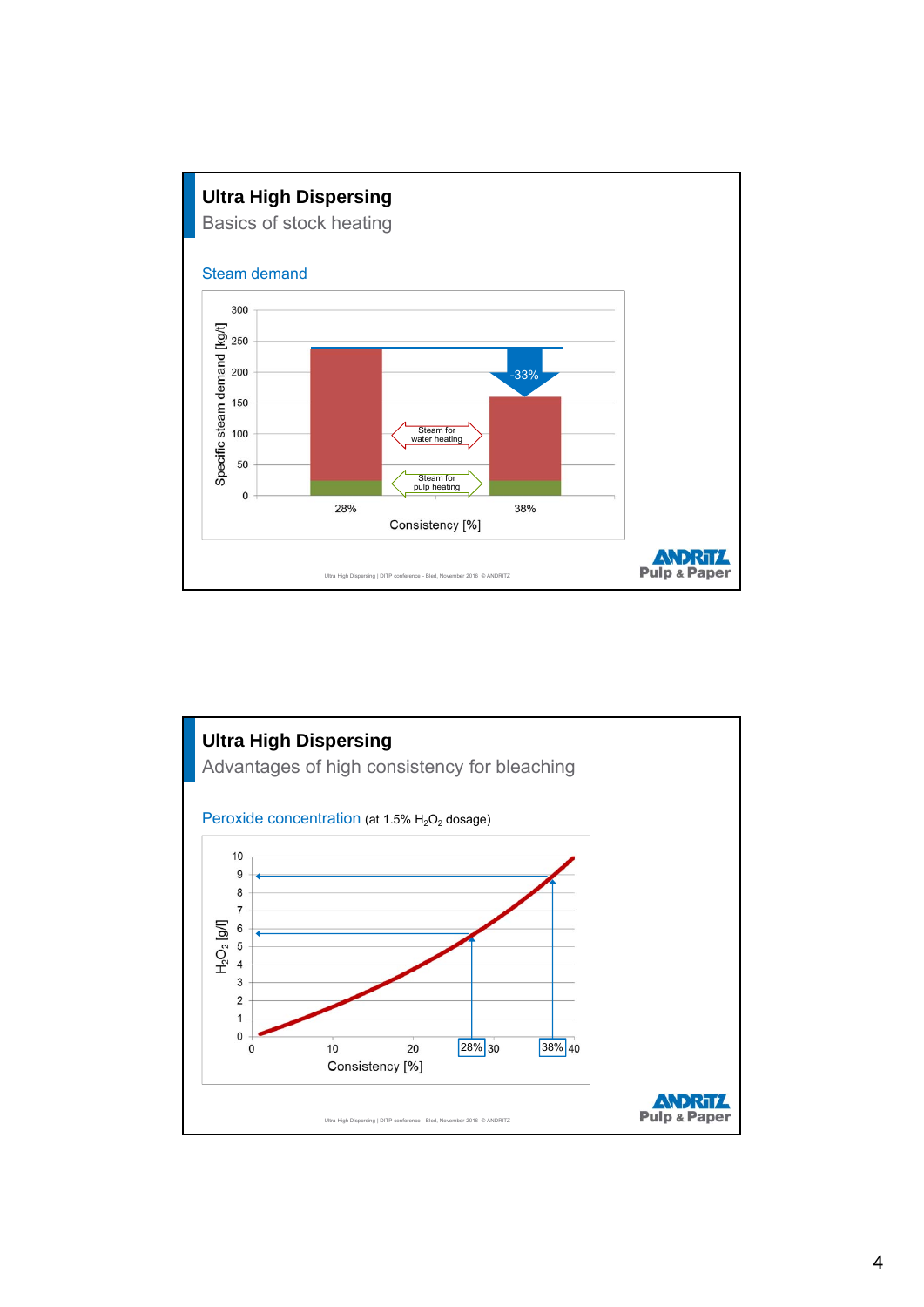

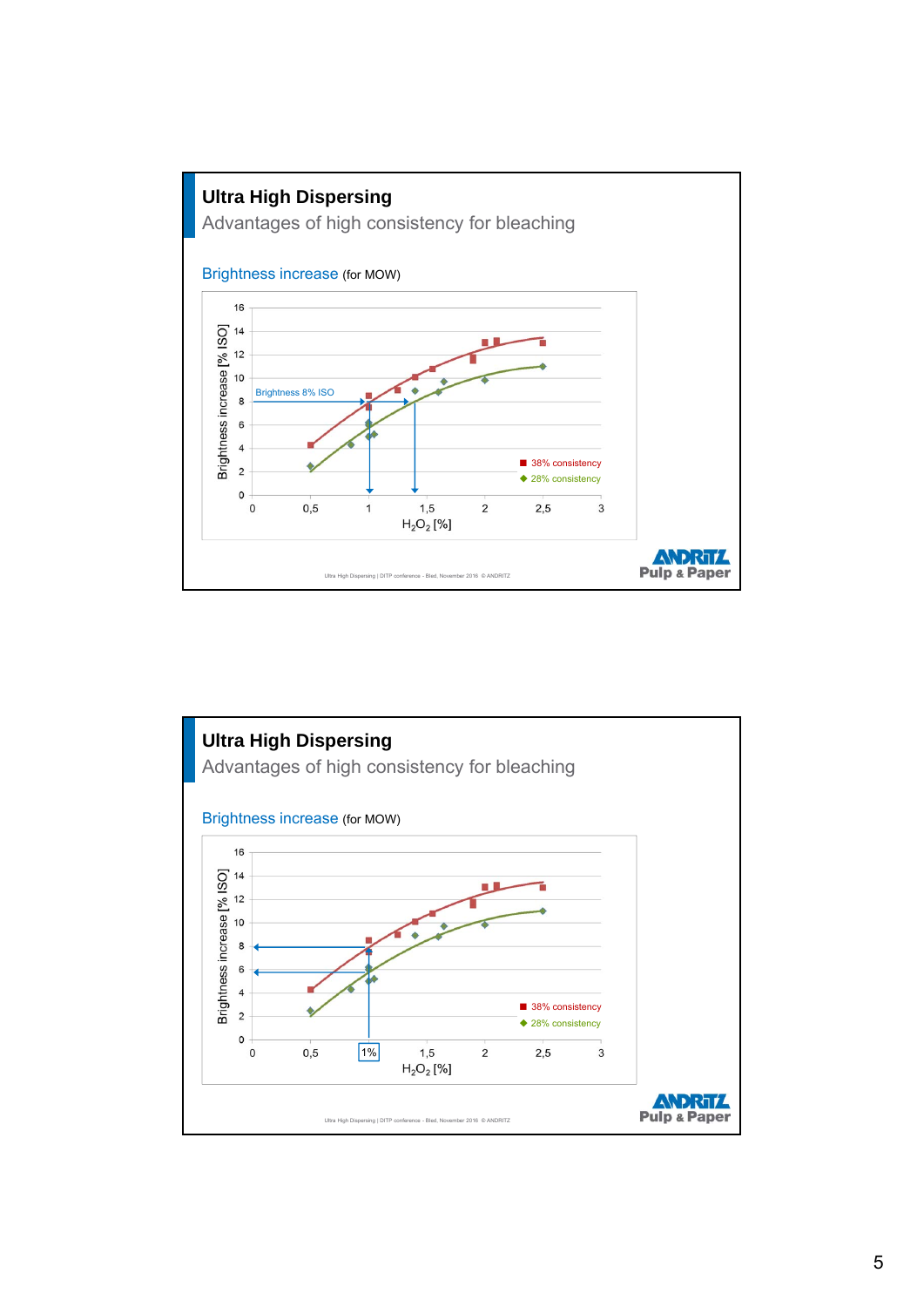

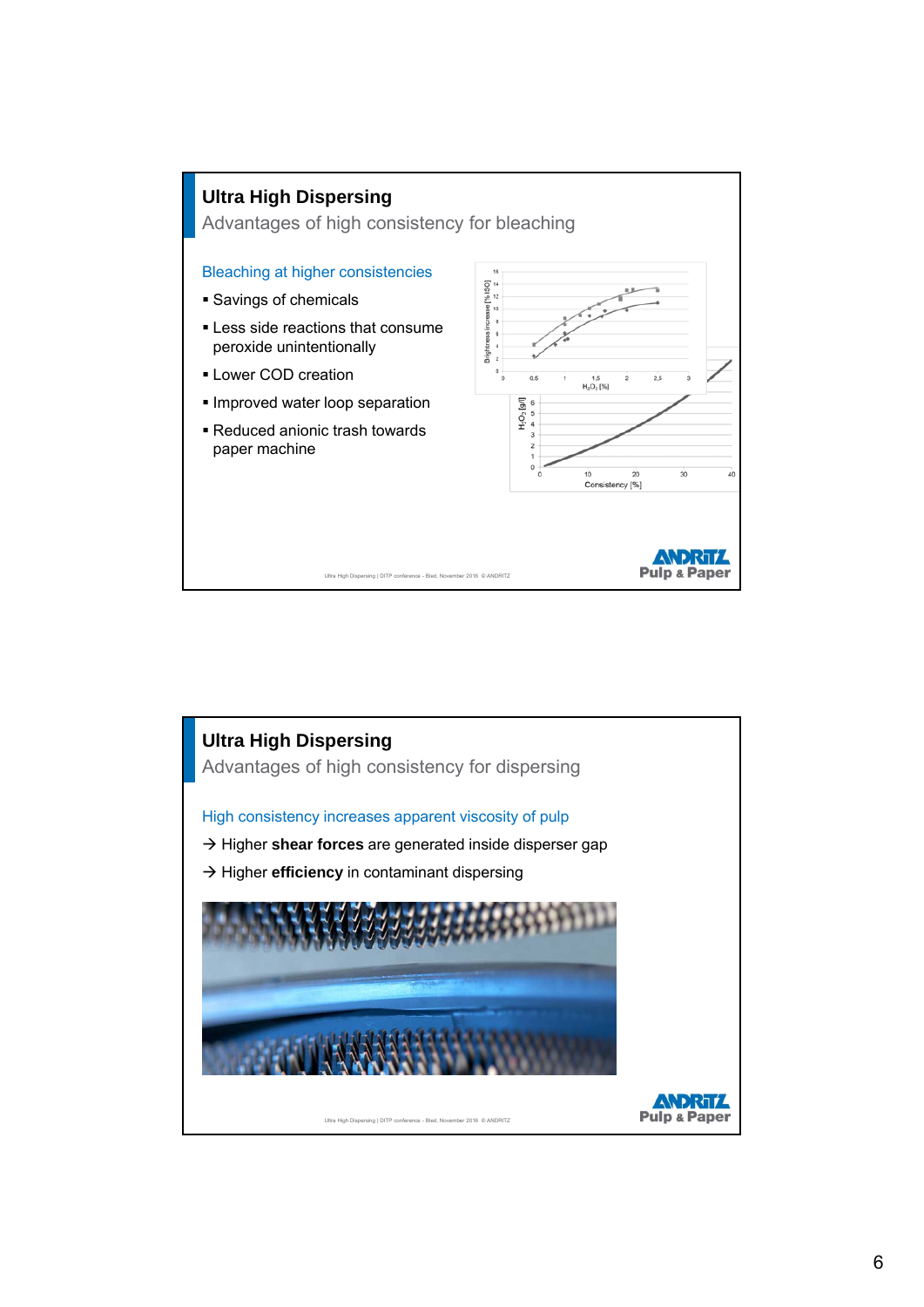

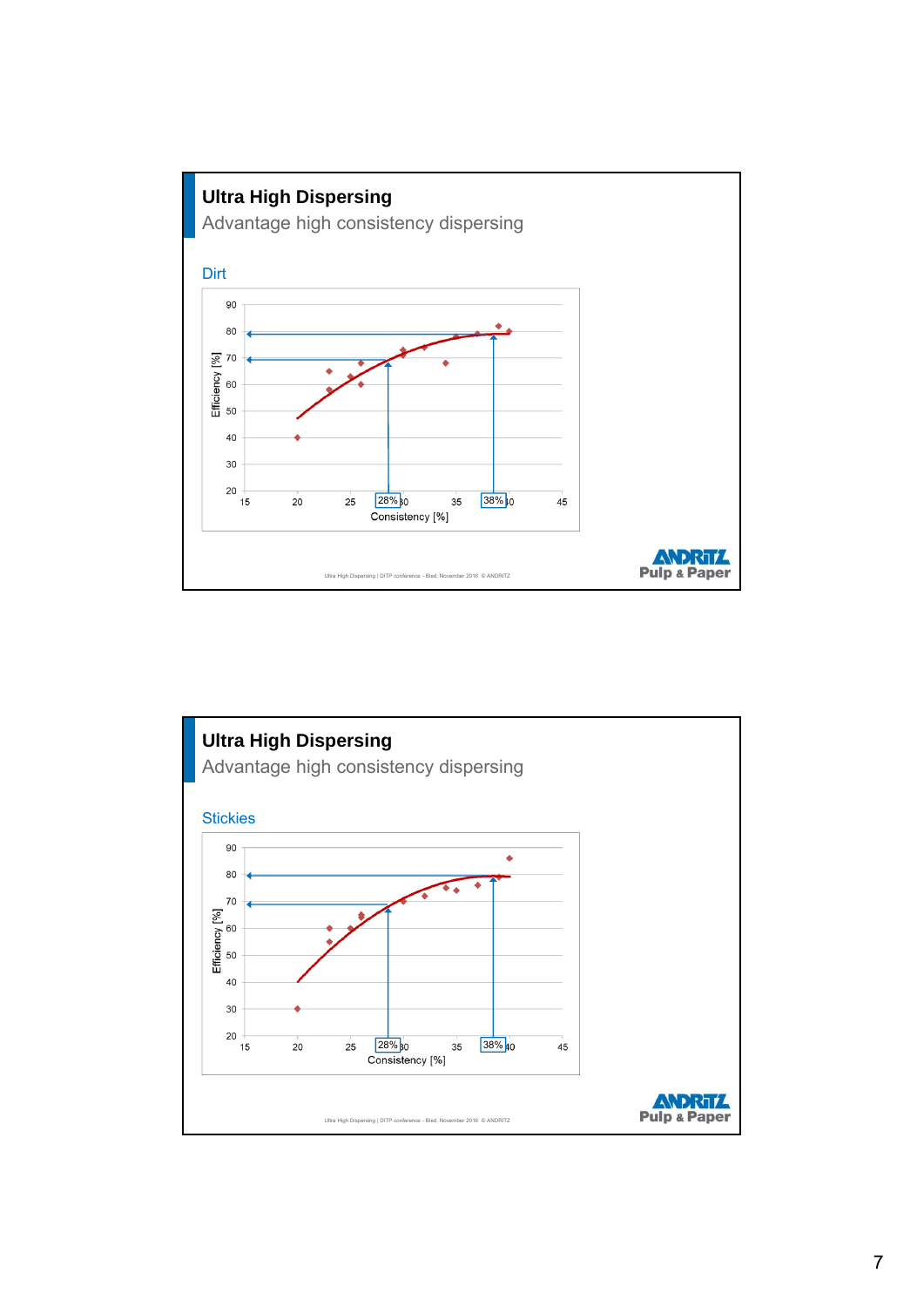

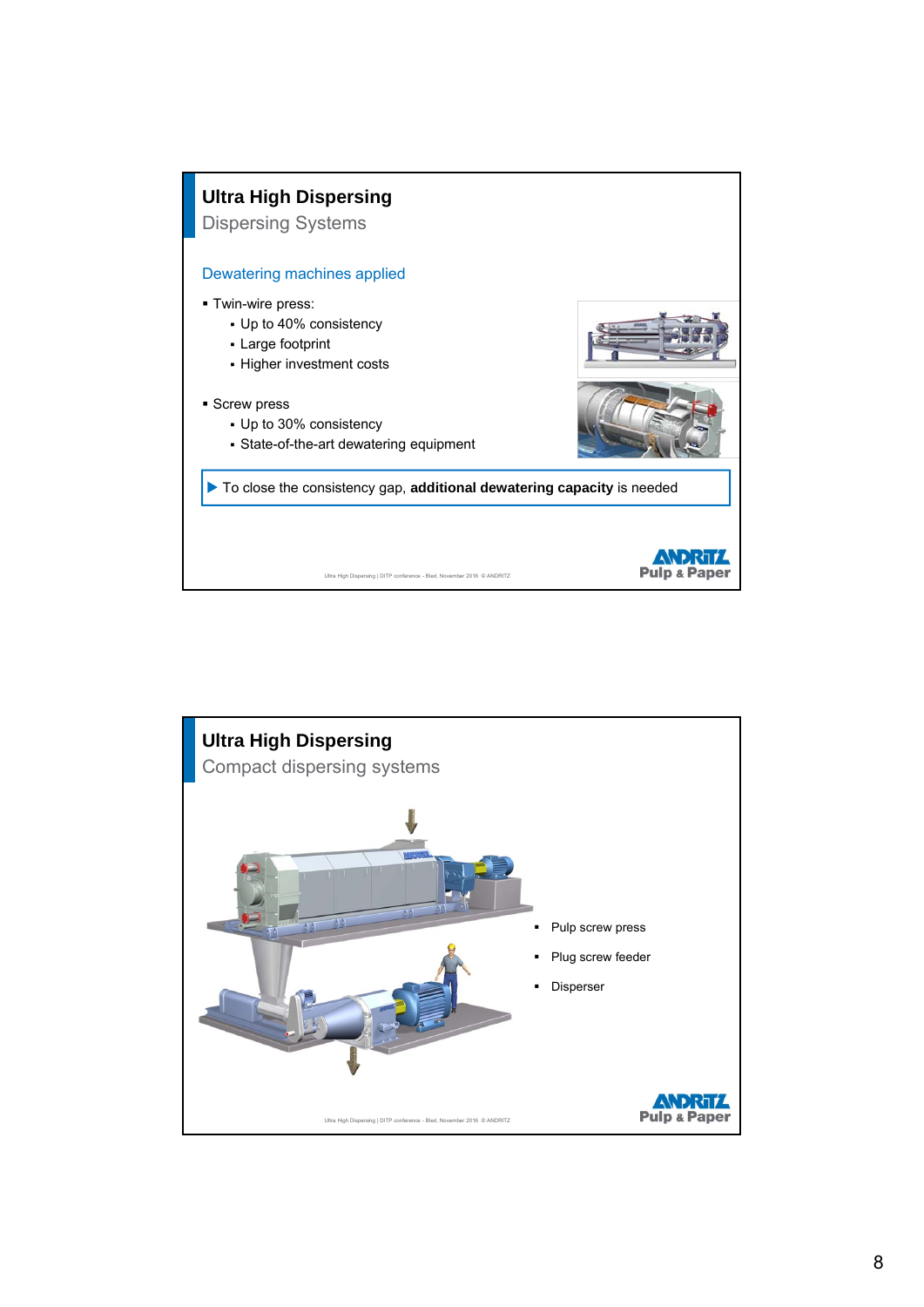

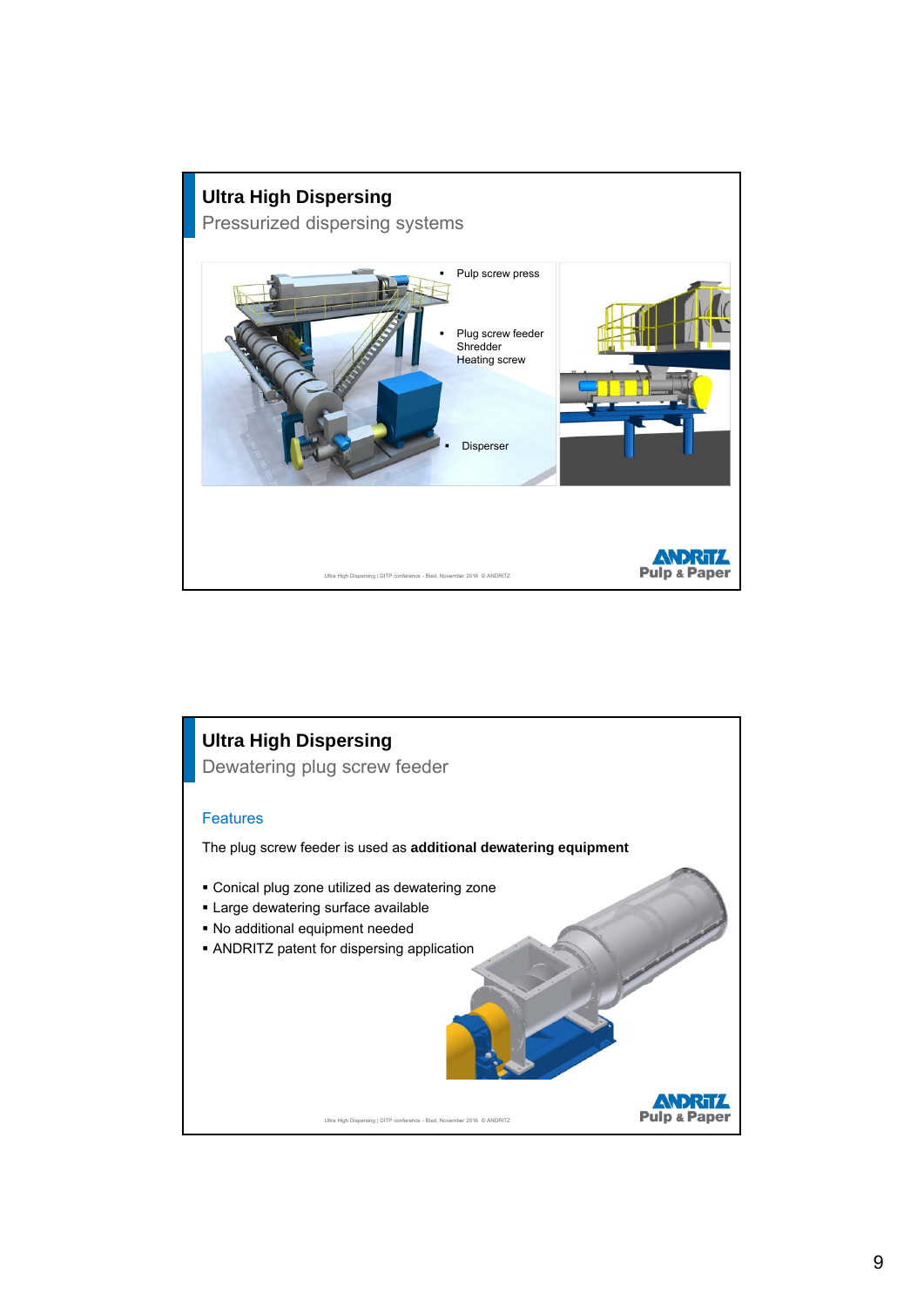

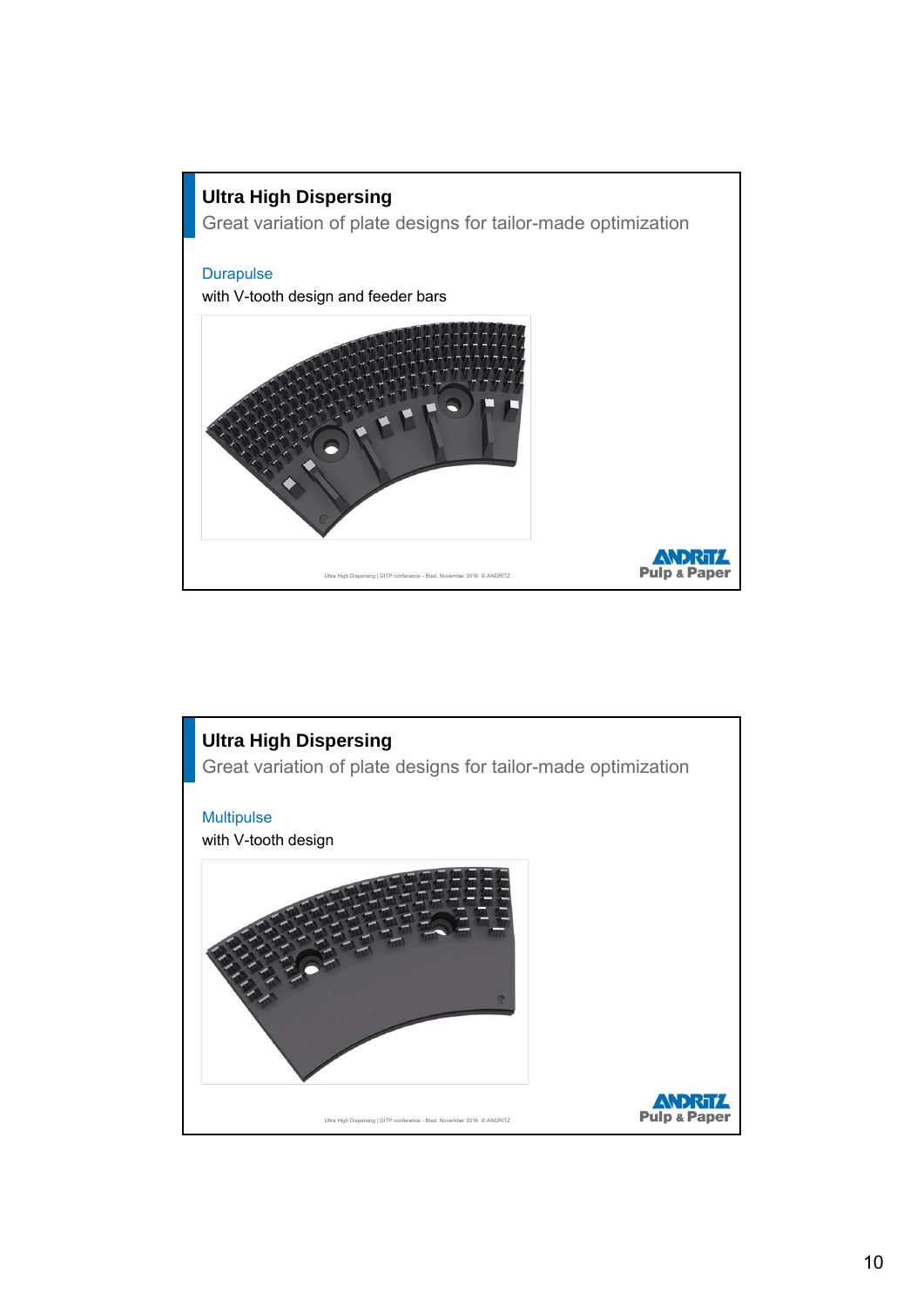